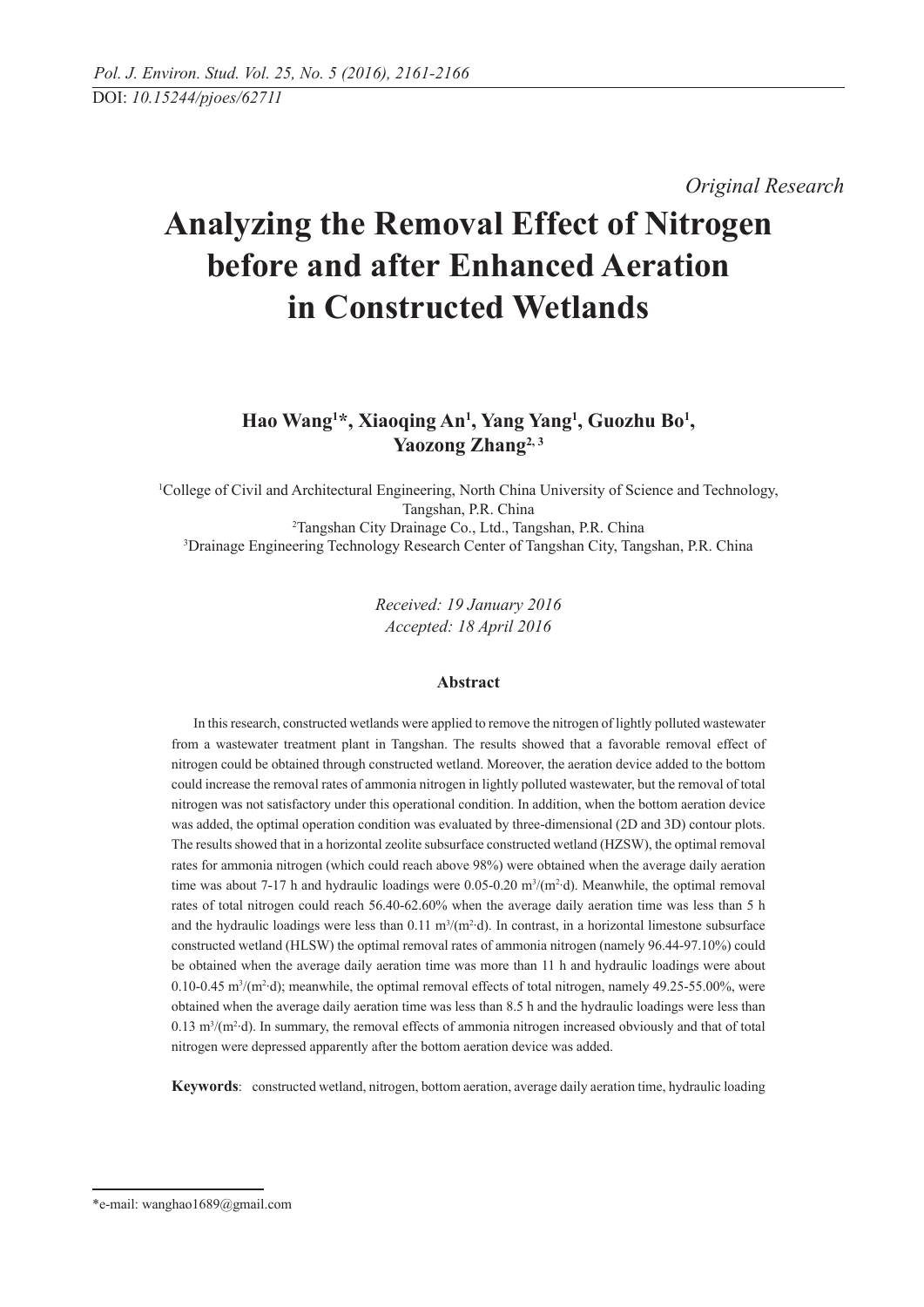#### **Introduction**

In the last two decades, constructed wetlands (CWs) have turned out to be an efficient ecological technology for the treatment of various kinds of polluted waters [1-4]. The advantages of CWs over other conventional treatment systems are lower costs and easier operation and maintenance [5-6]. Constructed wetlands treatment technology has been given the measure of standard methods in a multitude of countries because of the requirement for low-carbon, environmentally friendly technologies [7-8].

However, the wastewater removal effect of major pollution in a constructed wetland would decrease in quite a few cold districts [9-10]. Therefore, some methods have been applied for solving the bottleneck problems [11]. Artificially enhanced aeration went a good way to increase the dissolved oxygen (DO) in the interior of constructed wetlands and, as a consequence, increasing the removal effect for major pollution [12-14]. Artificially aerated CWs (AACW) can increase oxygen the transfer rate of  $160 \text{ g m}^2$  d<sup>-1</sup> by compressing air from the atmosphere into the wetland bed with the use of a blower [15]. Most conventional CWs fail to fulfill this first step due to insufficient oxygen supply. Hence, oxygen supply is the key issue to enhancing nitrogen removal in CWs, and artificial aeration is the most effective alternative to guaranteeing sufficient oxygen supply. In particular, when dealing with high-strength wastewater, artificial aeration seems to be the only option to achieve complete nitrification. However, with the enhanced oxygen supply, denitrification usually becomes the limiting step for effective TN elimination due to the lack of an effective anoxic zone and the depletion of the influent carbon source [16-18]. Consequently, TN removal might still not be desirable even if nitrification has been well conducted. Hence, alternative wetland configuration and operational strategies are requested for efficient denitrification in aerated CWs.

Meanwhile, the primary purpose of the current study was to achieve a high rate of nutrient removal from high-strength wastewater with a horizontal subsurface constructed wetland (HSCW) system. In this study, the oxygen aeration tubes were fixed at the bottom of the constructed wetland, and the changed trends of major eutrophication pollutants and operational parameters in constructed wetlands were analyzed under intermittent aeration and optimum aeration conditions, respectively.

#### **Materials and Methods**

#### Subsurface Wetland Systems

Our experiment was carried out in a laboratory with a controlled environment in Tangshan of P. R. China. The horizontal subsurface wetland systems consisted of two 1 m<sup>2</sup> wetland mesocosms (1.6 m length  $\times$  0.6 m width  $\times$  0.6 m depth). Gravel with a particle diameter of 15-25 mm was laid at the bottom of the two systems, and the depth was 0.10 m. Zeolite and limestone were laid respectively at the middle layers of the two wetlands – both with particle diameters of 6-10mm and depth of 0.20 m. The upper beds consisted of lytag with a depth of 0.15 m and particle diameter of 3-5 mm. The sieving soils were laid at the uppermost layers, the depth of which was 0.05 m. Phragmites sp. and cattail sp. were planted in the soils with interplanting ratio of 1:1, and the plant densities were 48 plants/ $m<sup>2</sup>$  and 50 plants/ $m<sup>2</sup>$ , respectively. The horizontal zeolite subsurface wetland would be represented by HZSW and horizontal limestone subsurface wetland by HLSW in the following parts of this paper. The schematic diagram of the main apparatus is shown in Fig. 1.

In the horizontal direction, the constructed wetland was divided into pre-aeration district, influent buffer district, the main district of the constructed wetland, effluent buffer district, and drainage district. Large-sized zeolites were filled in influent and effluent buffer district (particle size of



Fig. 1. Schematic diagram of the main apparatus.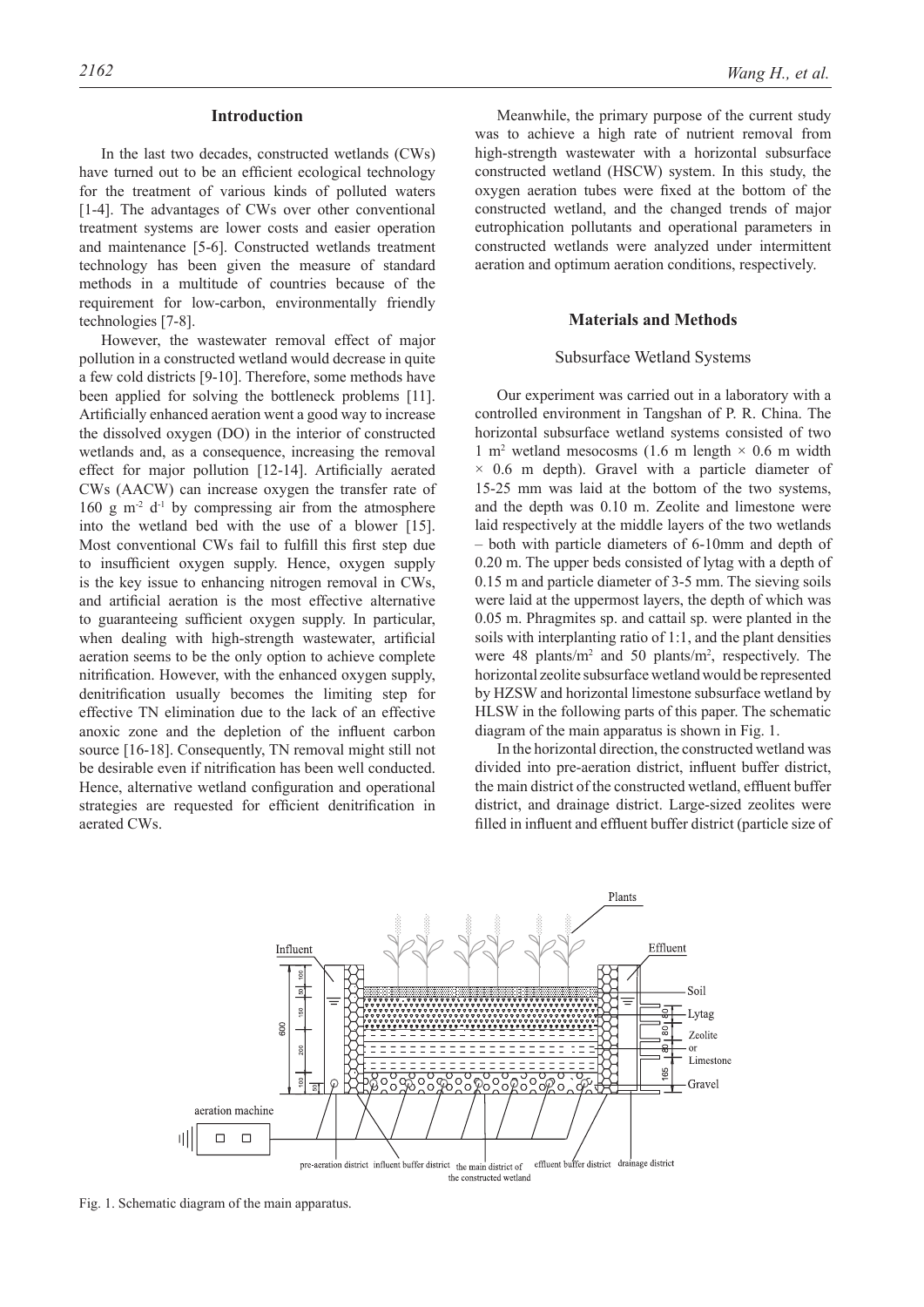10-15 mm), accordingly ensuring uniform inlet and outlet. Raw water flowed into the pre-aeration buffer district from the top of the influent buffer district, and the main flow flowed through the main district of the constructed wetland, afterward flowing out from the bottom of the effluent buffer district and eventually into the drainage district. In addition, aeration tubes were installed in the pre-aeration district with a height of 0.05 m. In the gravel layer of the main district of the constructed wetland, the aeration tubes were also evenly distributed with a height of 0.05 m in the same way and aeration tube diameters were about 10 mm.

# Influent Quality

Raw wastewater was collected from the wastewater treatment plant in Tangshan. The composition of the influent used in all experiments is shown in Table 1.

#### Methodology

In the experiment, the quality of influent met the standards for secondary-treated wastewater of a sewage treatment plant in China, and samples were collected intermittently. During the aeration phase, system operation time was divided into five periods according to the daily aeration time, and every period was five days. Meanwhile, the average daily aeration time was 4 h, 8 h, 12 h, 18 h, and 24 h, respectively. In addition, the 2D and 3D contour plots were carried out using OriginPro 8.0.

In the case of atmospheric temperature decreases, the removal of various pollutants has declined in the constructed wetlands. At this time, according to wetland simulation system design features, the bottom aeration device was added in the two constructed wetlands, and the bottom aeration device consisted of aeration machine, aeration connector tubes, control valves, and preinstalled aeration ports. The aerator model number was LP-40, and aeration rate was of 50 L/min. Meanwhile, aeration connector tubes were made of plastic with a diameter of 10 mm, and plastic control valves were used, too. Preinstalled aeration ports were being installed when the constructed wetlands were built, and which connected a few plexiglass tubes that spanned the width of the constructed wetlands. For the purpose of uniform aeration,

Table 1. Characteristics of the wastewater sample used in the experiments.

| Parameter                             | Unit       | Concentration |
|---------------------------------------|------------|---------------|
| pH                                    |            | $6.5 - 8.0$   |
| Chemical Oxygen Demand<br>(COD)       | $mgL^{-1}$ | 31.6-81.1     |
| Ammonia Nitrogen (NH <sub>2</sub> -N) | $mgL^{-1}$ | $9.5 - 11.7$  |
| Total Nitrogen (TN)                   | $mgL^{-1}$ | 15.7-21.1     |
| Total Phosphorus (TP)                 | $mgL^{-1}$ | $0.89 - 1.22$ |

many pores (each with a diameter of 3 mm) were evenly distributed across every tube.

#### **Results and Discussion**

# Removal Effect of Nitrogen before and after Aeration

As shown in Fig. 2, the two horizontal flow-constructed wetlands exhibited favorable removal effects of ammonia nitrogen under different average daily aeration times, and the removal rates were maintained at more than 92%. The removal of ammonia nitrogen gradually increased in the HLSW as average daily aeration time went by. By contrast, when average daily aeration time was 8h, the HZSW exhibited the optimal removal rate with a value of 99.3% for ammonia nitrogen. Meanwhile, under the conditions of no aeration, the average removal rates for ammonia were 90.7% at HZSW and 80.3% at HLSW, respectively. As could be seen from the above data, adding the bottom aerator has a significant impact on ammonia nitrogen removal efficiency of the horizontal flow constructed wetland, and the value of removal rate apparently increased in HLSW.

As shown in Fig. 3, the removal of total nitrogen in two horizontal subsurface flow constructed wetland systems decreased and then increased under different average daily aeration times. After the bottom aeration device was added, the average removals in the horizontal subsurface flow wetland system for TN removal effect were obviously reduced compared to no aeration. Meanwhile, the minimal removal rates for total nitrogen of HZSW and HLSW were 9.6% and 8.4%, and the optimal removal rates were 65.0% and 65.7%, respectively. Compared with no aeration, the average removal rates of total nitrogen in HZSW and HLSW were, respectively, 85.7% and 77.1%, which were much higher than after aeration. The above data



Fig. 2. Aeration effects in relation to removing ammonia nitrogen in horizontal subsurface wetlands.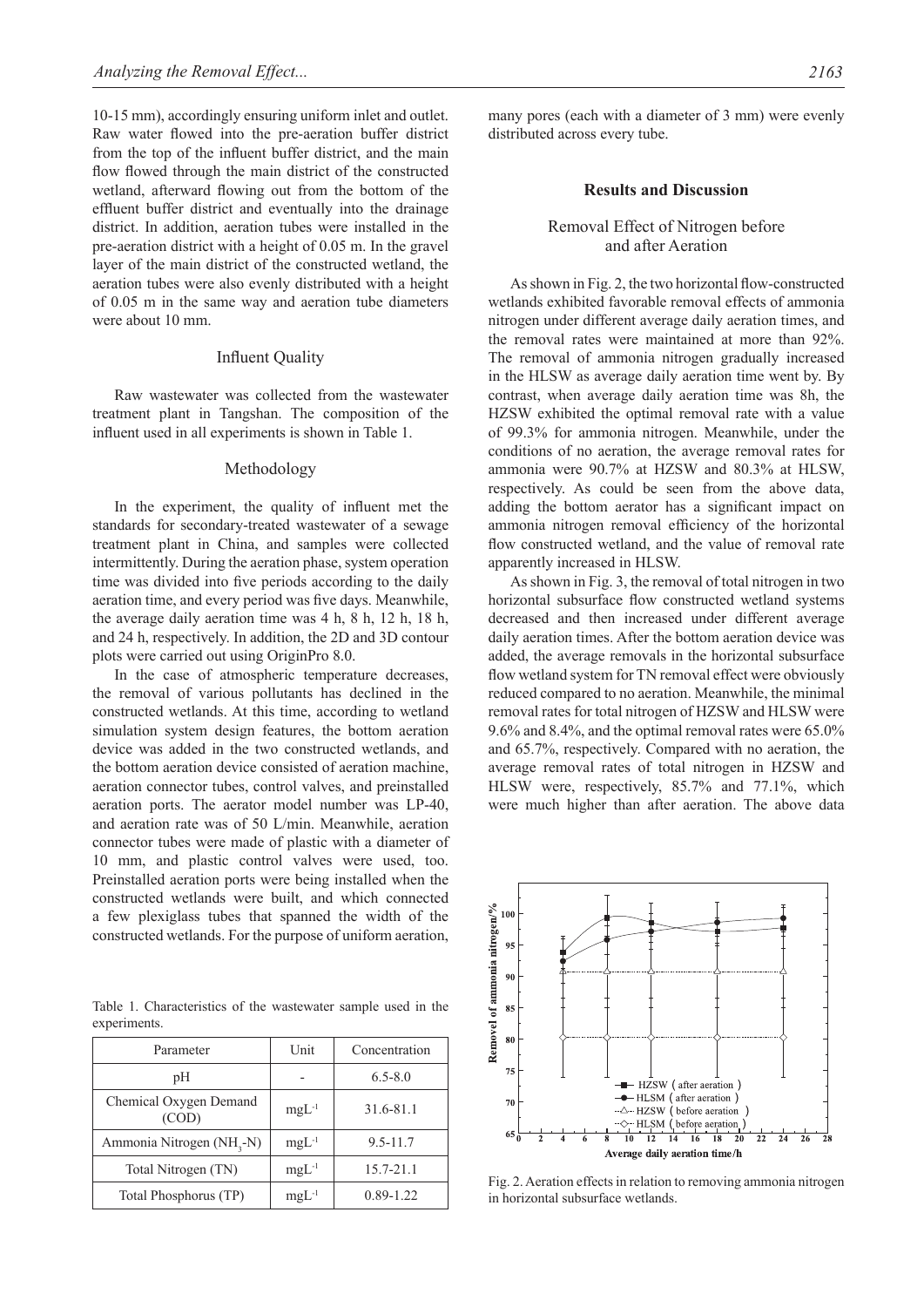

Fig. 3. Analysis of aeration effects in relation to removing total nitrogen in horizontal subsurface wetlands.

showed that the added bottom aeration device served the negative function of removal rates for total nitrogen. The main reason may be that dissolved oxygen concentration inside the wetlands increased obviously, which induced

that the rate of denitrification was significantly reduced. In summary, the added bottom aeration device was not conducive to horizontal flow wetland systems for wastewater removal of total nitrogen.

In summary, the removal rates for ammonia nitrogen increased in the horizontal subsurface constructed wetland after adding the bottom aeration device. In contrast, the removal effect of total nitrogen decreased to a certain extent under this condition.

## Measurement of Optimal Operation Parameters under Aeration Conditions

In this study, According to the different average daily aeration times and hydraulic loadings, namely the average daily aeration times were 4 h, 8 h, 12 h, 18 h, and 24 h, and hydraulic loadings were 0.278 m/d, 0.139 m/d, 0.093 m/d, 0.070 m/d, and 0.056 m/d, respectively. Therefore, the objective of this study was to examine the effects of aeration on the removal effects of the horizontal subsurface constructed wetland in different conditions and present the results in 2D and 3D contour plots, then the optimal operation conditions could be obtained under aeration conditions.



Fig. 4. Simulated diagram of removal effects of ammonia nitrogen in relation to horizontal zeolite constructed wetland.



Fig. 5. Simulated diagram of removal effects of total nitrogen in relation to horizontal zeolite constructed wetland.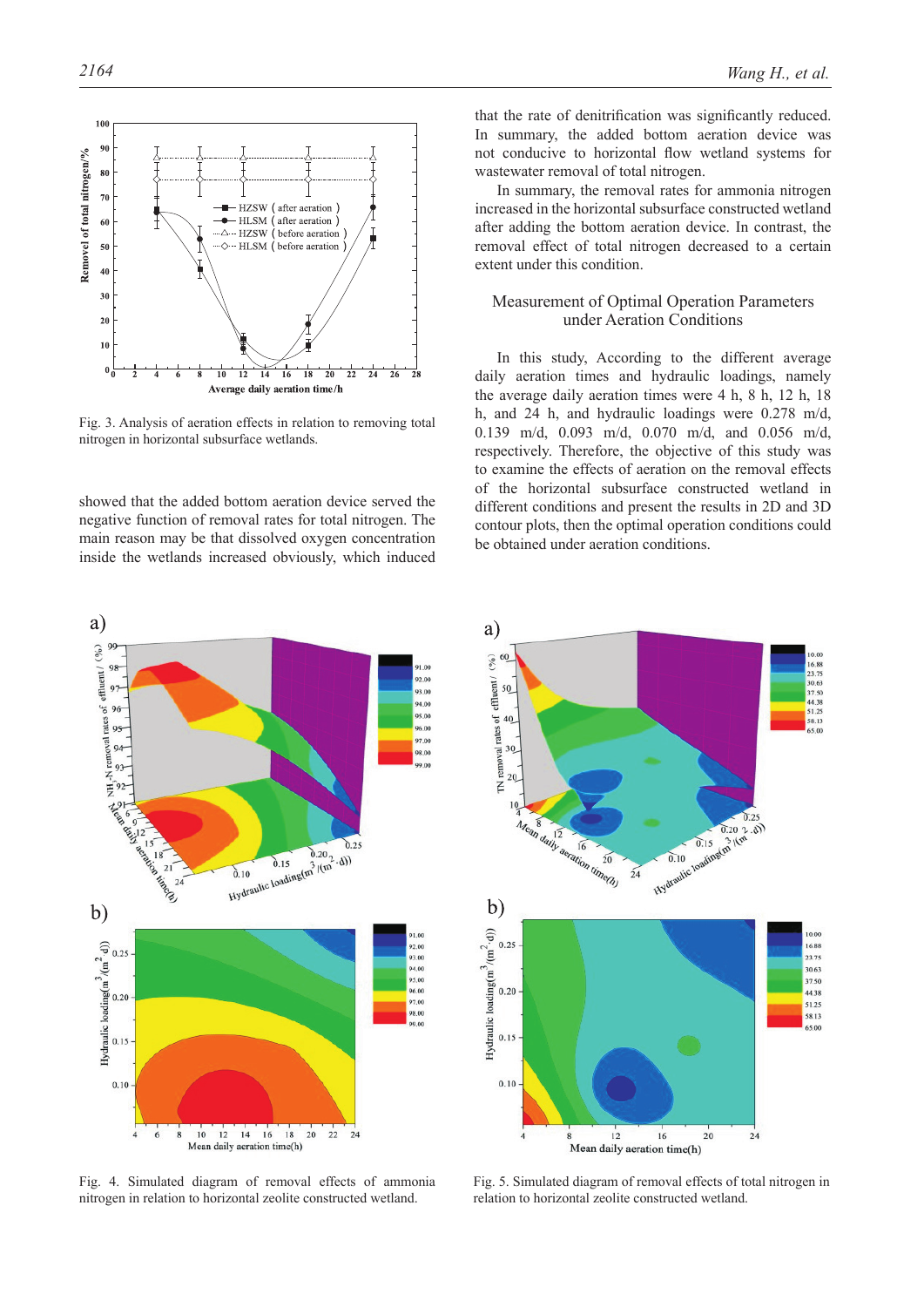#### Optimal Operation Conditions in HZSW

As shown in Fig. 4, under different average daily aeration times and hydraulic loadings, the removal effects of ammonia nitrogen of wastewater were obvious in HZSW. And when the indication colors were blue – which indicated that the removal effects of total nitrogen were closing up the rear when the average daily aeration time was more than 20 h and hydraulic loadings were more than  $0.23 \text{ m}^3/\text{(m}^2 \cdot \text{d})$  – the value of removal rates was less than 93%. In contrast, the optimal removal rates for ammonia nitrogen were obtained when the average daily aeration time was about 7-17h and hydraulic loadings were  $0.05$ -0.20 m<sup>3</sup>/(m<sup>2</sup>·d), and the removal rates could reach more than 98%. In addition, the indication colors were gradually changed from deep blue to deep red in the indicated range (namely removal rates for ammonia nitrogen exhibited an inverse relationship to hydraulic loadings). For an average daily aeration time, the optimal operation conditions could also be obtained at a certain range.

As shown in Fig. 5, under different average daily aeration time and hydraulic loadings, the removal effect of total nitrogen of wastewater was not favorable in HZSW. Meanwhile, increasing average daily aeration time and hydraulic loading could apparently depress the removal effects of total nitrogen. In addition, the indication



Fig. 6. Simulated diagram of removal effects of ammonia nitrogen in relation to horizontal limestone constructed wetland.

colors were deep blue, which indicated that the removal effects of total nitrogen were closing up the rear when the average daily aeration time was about 11-14 h and hydraulic loadings were  $0.05$ -0.20 m<sup>3</sup>/(m<sup>2</sup>·d) or average daily aeration time 22-24 h and hydraulic loadings  $0.37$ -0.45 m<sup>3</sup>/(m<sup>2</sup>·d), and the value of removal rates was less than 19.20%. In contrast, the optimal removal effects of total nitrogen were obtained when the average daily aeration time was less than 5 h and the hydraulic loadings were less than  $0.11 \text{ m}^3/(\text{m}^2 \cdot \text{d})$  – namely the indicated color was deep red, and the range of removal rates was about 56.40-62.60%.

# Optimal HLSW Operational Conditions

As shown in Fig. 6, the removal effects of ammonia nitrogen of wastewater were obvious in HLSW under different average daily aeration times and hydraulic loadings. However, compared with HZSW the average removal rates decreased to a certain extent. Meanwhile, the optimal removal rates for ammonia nitrogen in HLSW could be obtained when the average daily aeration time was more than 11h and hydraulic loadings were  $0.10$ -0.45 m<sup>3</sup>/(m<sup>2</sup>·d), and the range of removal rates was 96.44-97.10%. Contrary to HZLM, the indication colors were gradually changed from deep red to deep blue in



Fig. 7. Simulated diagram of removal effects of total nitrogen in relation to horizontal limestone constructed wetland.